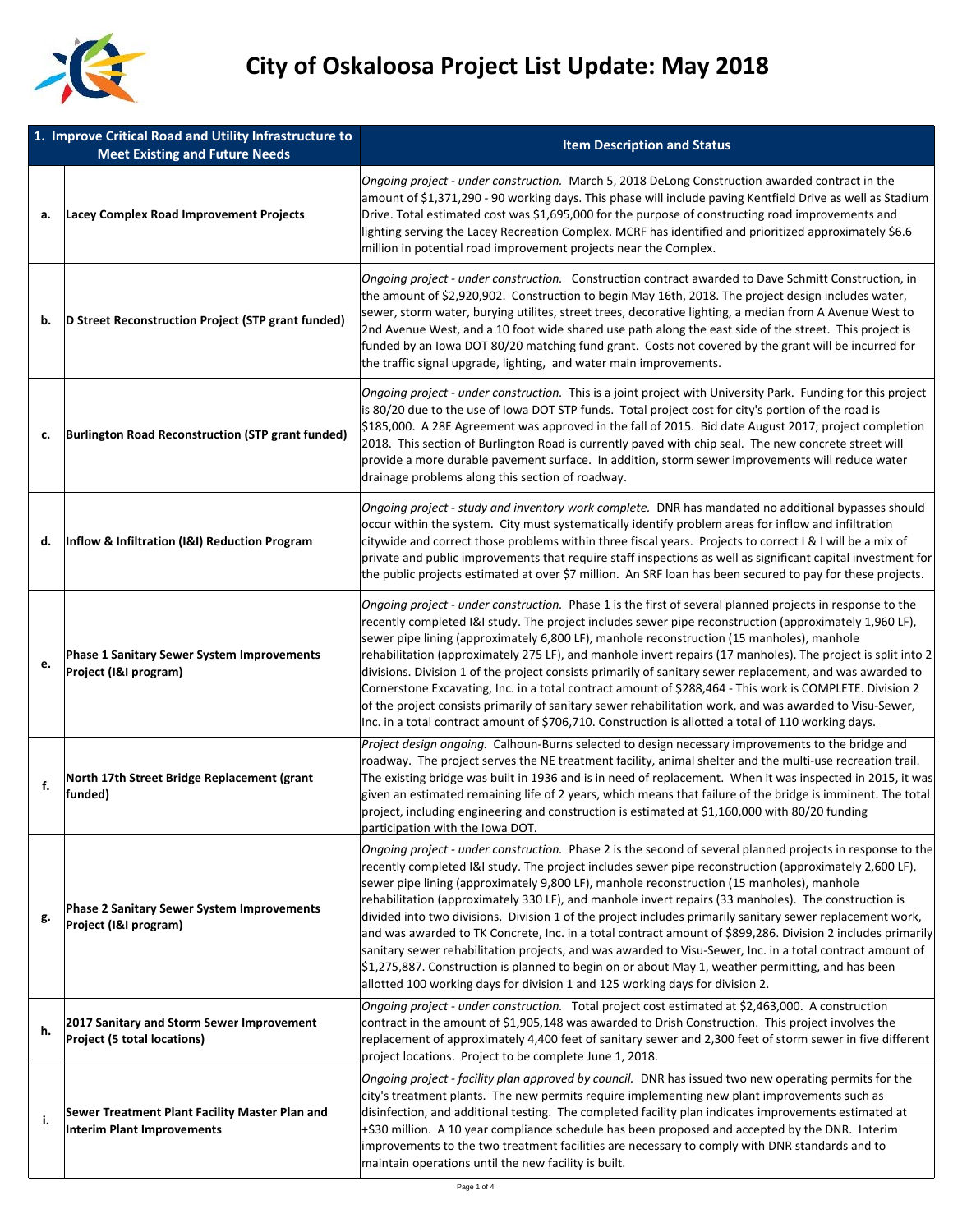| j.    | Regional Airport Project (FAA grant funded)                                                  | Ongoing Project - land acquisition phase. Environmental Assessment complete; final FONSI issued by<br>FAA. SCRAA Board responsible for project implementation. Cities responsible for annual and capital<br>appropriation. Phase I project estimated at \$30,000,000. Initial study work in the amount of<br>approximately \$500,000. Site A is the preferred location for the project. ALP completed; Airport Master<br>Plan completed; Environmental Assessment complete; Design Engineer Firm selected August 2017; Land<br>Acquisition 2017-2020; Facility open 2023.                                                                                                                                                                                                                                                                              |
|-------|----------------------------------------------------------------------------------------------|--------------------------------------------------------------------------------------------------------------------------------------------------------------------------------------------------------------------------------------------------------------------------------------------------------------------------------------------------------------------------------------------------------------------------------------------------------------------------------------------------------------------------------------------------------------------------------------------------------------------------------------------------------------------------------------------------------------------------------------------------------------------------------------------------------------------------------------------------------|
| k.    | US 63 and SE Connector Improvements                                                          | Ongoing project. NW Bypass study complete and awaiting funding from the Iowa DOT Commission.<br>Design could begin after the comment period on the (EA) date and would take 1-2 years to complete.<br>Construction funds have not been identified by DOT - project is shown in year 6 of the 5-year plan.<br>Current Highway 63 transfer of jurisdiction (TJ) discussions need to occur. SE Connector study is on<br>"pause" according to DOT District staff. The NW Bypass Project must proceed before they can "unpause"<br>the project - limited shelf life for environmental work.                                                                                                                                                                                                                                                                 |
| Ι.    | <b>Sidewalk Connectivity Improvements 2018:</b><br>A Avenue East; High Avenue West           | Project planning and discussion phase. City Council has authorized \$50,000 in FY2019 to complete<br>sidewalk connectivity in various parts of town. This year two projects have been selected: A Avenue East<br>near Budget Motel/CB Liquor; and High Avenue West near Crystal Heights Care Facility. Project is yet to<br>be started, but will be completed by Fall 2018.                                                                                                                                                                                                                                                                                                                                                                                                                                                                            |
| m.    | <b>Meadow Creek Subdivision Road Improvements</b>                                            | Project planning and discussion phase. This project is not specifically included in the city's five year plan,<br>however the residents have contacted city staff and city council with concerns about the condition of the<br>failed roads. Reconstruction of the subdivision is estimated at \$1,783,500 (concrete road, curb, gutter at<br>reduced width). A public neighborhood meeting is scheduled for May 31 $\omega$ 6:00PM in the library to<br>review the project and discuss financing options.                                                                                                                                                                                                                                                                                                                                             |
| $***$ | Northwest Planning Study (grant funded)                                                      | On hold - grant received. A proposed \$25,000 planning study, \$7,500 city share (70% grant, 30% local<br>match), to evaluate and recommend land use and development pattern/zoning in the northwest part of<br>Oskaloosa near the proposed U.S. 63 bypass project as well as the proposed regional airport.                                                                                                                                                                                                                                                                                                                                                                                                                                                                                                                                           |
| $***$ | City Owned (mall) Parking Lot Maintenance Plan                                               | On hold. Continued maintenance and scheduled replacement of mall parking lots. City submitted grant<br>application for JCPenny lot, but did not recieve funding. Staff will need to identify new funding source and<br>complete reconstruction in that area. Past work includes: Phase I Parking lot reconstruction near the<br>former Hardees site and Urban Park completed summer 2011. East Mall improvements completed in June<br>2013. Hardees purchase agreement approved by City Council on January 6, 2014 however the deal fell<br>through. Lot in front of Hy-vee rehabilitated September 2016.                                                                                                                                                                                                                                              |
| $***$ | <b>Asset Management and Work Order System</b>                                                | On hold. This project is included in the five-year capital improvment plana and city management has<br>directed staff to explore systems that can accomplish this project. Management desires a system that will<br>integrate GIS, the existing financial software (Tyler Tech) and a preventative maintenance work order<br>system. There are several options to explore.                                                                                                                                                                                                                                                                                                                                                                                                                                                                             |
| $***$ | Annexation Planning, 2-mile Zoning and<br><b>Infrastructure Extension Studies</b>            | On hold. Staff recommends the city council, and specifically the Planning & Zoning Commission study the<br>potential of annexing and extending city services to fringe developments around Oskaloosa if staff<br>resources are available. Planning and Zoning is expected to discuss the topic of 2-mile extraterritorial<br>jurisdiction in calendar year 2018 or 2019.                                                                                                                                                                                                                                                                                                                                                                                                                                                                               |
| $***$ | <b>Facility Needs Assessment - Public Works Yard</b>                                         | On hold. The existing Street Shop at South D Street is a facility that has exceeded its useful and expected<br>life. City management is recommending the city council pursue a needs assessment in FY2019 and<br>explore options of rebuilding or relocating the existing operations so modern day facilities can be<br>constructed for the staff and community (and possibly co-locate with Police and/or Water Department).<br>Funding for the construction of any such improvements have not been identified in the budget.                                                                                                                                                                                                                                                                                                                         |
|       | 2. Improve Community Gateways and Corridors to be<br><b>Visually Appealing and Welcoming</b> | <b>Item Description and Status</b>                                                                                                                                                                                                                                                                                                                                                                                                                                                                                                                                                                                                                                                                                                                                                                                                                     |
| a.    | <b>Creative Placemaking (formerly Comprehensive Plan</b><br>Update)                          | Project planning and discussion phase. City council authorized \$50,000 to complete a Comp Plan update,<br>however after further evaluation that effort may be replaced with a Creative Placemaking Proposal. This<br>process will take into account the established city council priorities for the community, seek additional<br>input from the public, build upon the various projects, plans, and studies we have already completed, and<br>help us prioritize for the future. Another very important part of this Creative Placemaking Proposal is an<br>effort to plan for and create a strategy that effectively handles the transfer of jurisdiction for Highways,<br>63, 23 and 92 from the Iowa DOT. The Iowa DOT has indicated that the northwest bypass will only get<br>built if a transfer of jurisdiction with the city is agreed upon. |
| b.    | <b>Wayfinding Improvement Project</b>                                                        | Phase I complete. Approved in 2016, the plan modernizes, beautifies and improves the city's corridors - A<br>Avenue and Market Street. The project includes several phases of work, the first recommended phase is<br>the installation of wayfinding signs throughout town. Wayfinding is expected to be installed during<br>FY2018 (by December 2017) as the DOT approval process delayed the project past the original installation<br>schedule. Additional phases of the Plan include information kiosks (\$70,000), welcome signs and gateway<br>features (\$475,000). Project prioritization and funding will need to be identified by the city council.                                                                                                                                                                                          |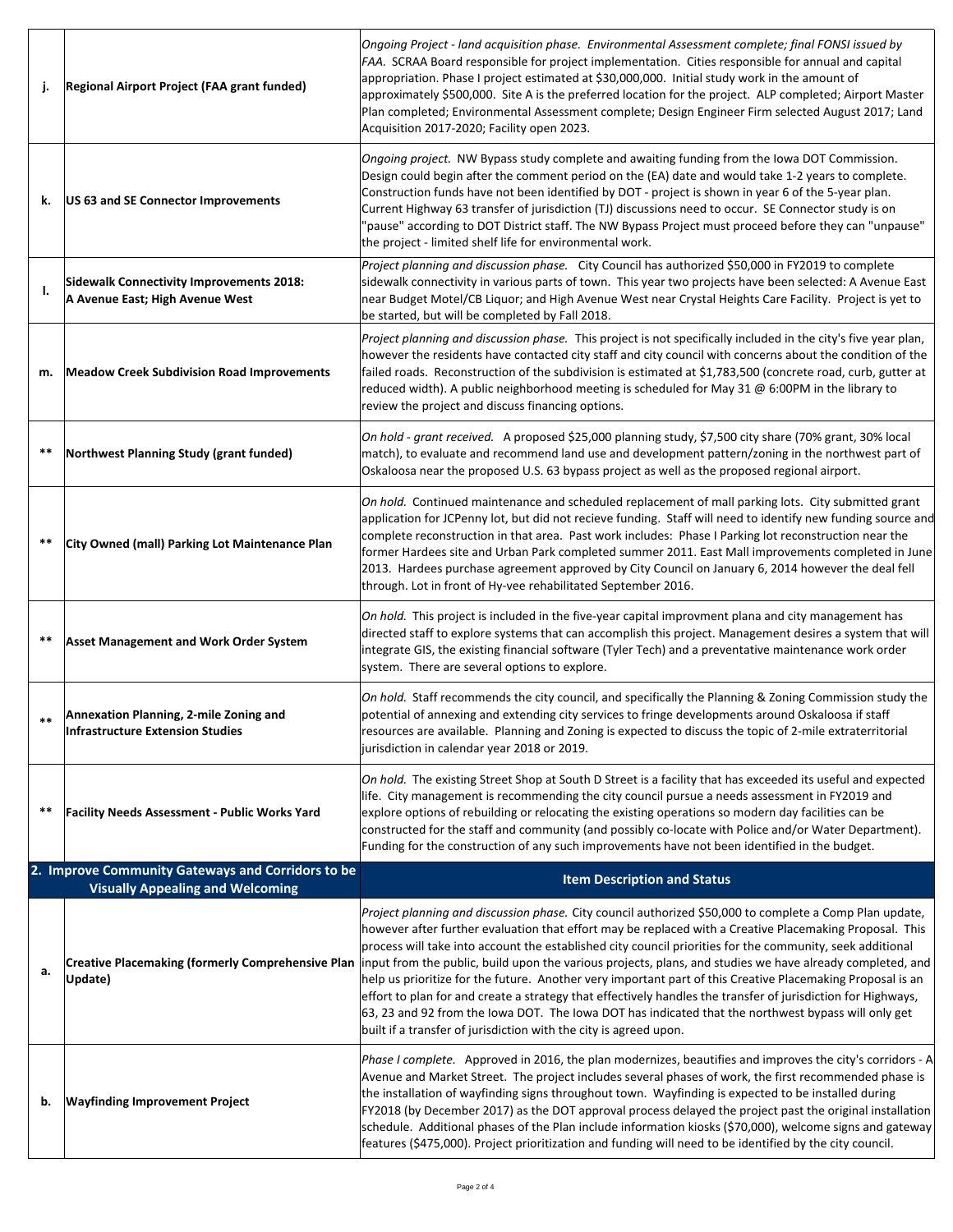| c.    | Downtown Building Incentive Program                                               | Project complete - program approved. Policy was approved by city council, Spring 2018. This program<br>provides a zero interest loan, using OHTF funds, to properties owners within the Central Business District<br>to complete building safety improvements such as fire sprinklers, emergency exits, etc. Maximum \$8,000<br>per unit, no more than \$32,000 per building. The loan pays up to 50% of the saftey improvement costs.                                                                                                                                                                                                                                                                                                                                                                                                                                                                                                                                                                                                                                                                                                            |
|-------|-----------------------------------------------------------------------------------|---------------------------------------------------------------------------------------------------------------------------------------------------------------------------------------------------------------------------------------------------------------------------------------------------------------------------------------------------------------------------------------------------------------------------------------------------------------------------------------------------------------------------------------------------------------------------------------------------------------------------------------------------------------------------------------------------------------------------------------------------------------------------------------------------------------------------------------------------------------------------------------------------------------------------------------------------------------------------------------------------------------------------------------------------------------------------------------------------------------------------------------------------|
| d.    | A Avenue and Market Street Corridor Improvements<br>(arts, lighting, landscaping) | On hold - study adopted by Council, no funding identified for projects. The project includes several<br>phases of work including sidewalk installation, ROW acquisition, trees, new street lighting, and access<br>drive consolidation. Project prioritization and funding will need to be identified by the city council.<br>Typical one block frontage improvements for Market Street, \$31,250 with six block frontages to be<br>completed - total project of \$237,188 with design and contingency. Typical one block frontage<br>improvements for A Avenue East, \$32,750 with 30 block frontages to be completed - total project of<br>\$1,228,125 with design and contingency. Typical western frontages (Gateway Drive to L Street), \$311,250<br>with two block frontages to be completed - total project of \$778,125 with design and contingency.<br>Typical far western frontages (Highway 163 to Gateway), \$83,000 with two block frontages to be<br>completed - total project of \$207,500 with design and contingency. Overall project cost for Corridor<br>Improvements is estimated at \$2,450,938 with design and contingency. |
| e.    | <b>Community Branding Project</b>                                                 | On hold. The city contributed \$10,000 to help Main Street Oskaloosa receive a grant to complete<br>Branding, Development, and Marketing Action Plan. This project is a work in progress with the tagline<br>"Simply Brilliant." The Branding, Development, and Marketing Action Plan document was received and<br>filed in July 2015. Potential projects associated with the Plan will have varying financial implications for<br>the city and partnering parties in excess of \$8 million if all projects are pursued.                                                                                                                                                                                                                                                                                                                                                                                                                                                                                                                                                                                                                          |
| $***$ | <b>Sign Ordinance Review</b>                                                      | On hold. Current city code, adopted more than 15 years ago, specifies all signs within the city must be<br>brought into conformance by November 2015 - a review of this code should be done prior to enforcement<br>actions by the city. Review options.                                                                                                                                                                                                                                                                                                                                                                                                                                                                                                                                                                                                                                                                                                                                                                                                                                                                                          |
| $***$ | <b>Hotel Development</b>                                                          |                                                                                                                                                                                                                                                                                                                                                                                                                                                                                                                                                                                                                                                                                                                                                                                                                                                                                                                                                                                                                                                                                                                                                   |
|       | 3. Improve the Quality and Availability of Housing in<br>the Community            | <b>Item Description and Status</b>                                                                                                                                                                                                                                                                                                                                                                                                                                                                                                                                                                                                                                                                                                                                                                                                                                                                                                                                                                                                                                                                                                                |
| a.    | <b>Housing Improvement Initiative</b><br>"Oskaloosa Housing Action Plan"          | Ongoing project. This item was identified by city council as a priority. Council adopted recommended<br>policy initiatives and best practices for improving housing in the community. These recommendations<br>include using city property for housing development, continued code enforcement efforts, rental<br>inspection, expansion of existing OHTF programs, CDBG projects. Accomplishments thus far tied to the<br>plan - rental inspection program, comprehensive housing needs analysis completion, publicized city-<br>initiated housing clean up efforts (Facebook and Oskaloosa Today), downtown building safety incentive<br>program, and hiring of a dedicated staff member to oversee development services department.                                                                                                                                                                                                                                                                                                                                                                                                             |
|       |                                                                                   | Ongoing project - analysis report complete. Maxfield Research and Consulting was hired to complete the                                                                                                                                                                                                                                                                                                                                                                                                                                                                                                                                                                                                                                                                                                                                                                                                                                                                                                                                                                                                                                            |
| b.    | <b>Comprehensive Housing Needs Analysis</b>                                       | 2017 report. Findings include a need for additional senior housing, twin units, market rate rentals, and<br>development ready lots. The report also discusses the need for city incentives for any new construction<br>development to occur in the form of TIF, abatement, etc. The report was funded by the Oskaloosa<br>Housing Trust Fund. Staff needs to work with the city council to develop a set of actionable "next steps"<br>to take at a policy level.                                                                                                                                                                                                                                                                                                                                                                                                                                                                                                                                                                                                                                                                                 |
| c.    | <b>Housing Subdivision Project</b>                                                | Ongoing project - under construction. 30 single family and 8-12 condo/town home units can be built in<br>the subdivision. Staff, council, and MCDG met with the property owner/developer to identify the Marje II<br>project as well as create a Development Agreement for public infrastructure. City council approved the<br>plat for Marje II on April 2, 2018. The Development Agreement is expected to be presented to the city<br>council in June of 2018.                                                                                                                                                                                                                                                                                                                                                                                                                                                                                                                                                                                                                                                                                  |
| d.    | <b>Nuisance Enforcement Program and Dilapidated</b><br><b>Buildings</b>           | Ongoing project. Quarterly reporting provided to the council and public. The nuisance enforcement<br>program has been with the Fire Department for more than two years and developing consistent program<br>administration has been difficult. Over the last two years city management has reinforced the<br>requirement to have the Fire Department enforce all nuisances included in Chapter 8.08 of the city code<br>including dilapidated structures, tall grass mowing, and snow/ice removal from sidewalks.                                                                                                                                                                                                                                                                                                                                                                                                                                                                                                                                                                                                                                 |
| e.    | <b>Rental Inspection Program</b>                                                  | Ongoing project - Council approved program. Unit registration began July 1, 2017 and inspections started<br>September 1, 2017. As of mid-December, 1,668 units have been registered, approximately 90 units<br>inspected. First year of the program will focus on "worst first" properties that are viewed to be nuisances,<br>or below average. The program is set up to ensure properties will be inspected at least once every four<br>years if high performing and more often, such as once a year if low performing. Private contractor hired<br>to inspect. Program audit/evaluation work to begin February 2018 with recommended program changes<br>in Spring 2018.                                                                                                                                                                                                                                                                                                                                                                                                                                                                        |
| $***$ | <b>Upper Story Downtown Community Event Space</b>                                 |                                                                                                                                                                                                                                                                                                                                                                                                                                                                                                                                                                                                                                                                                                                                                                                                                                                                                                                                                                                                                                                                                                                                                   |